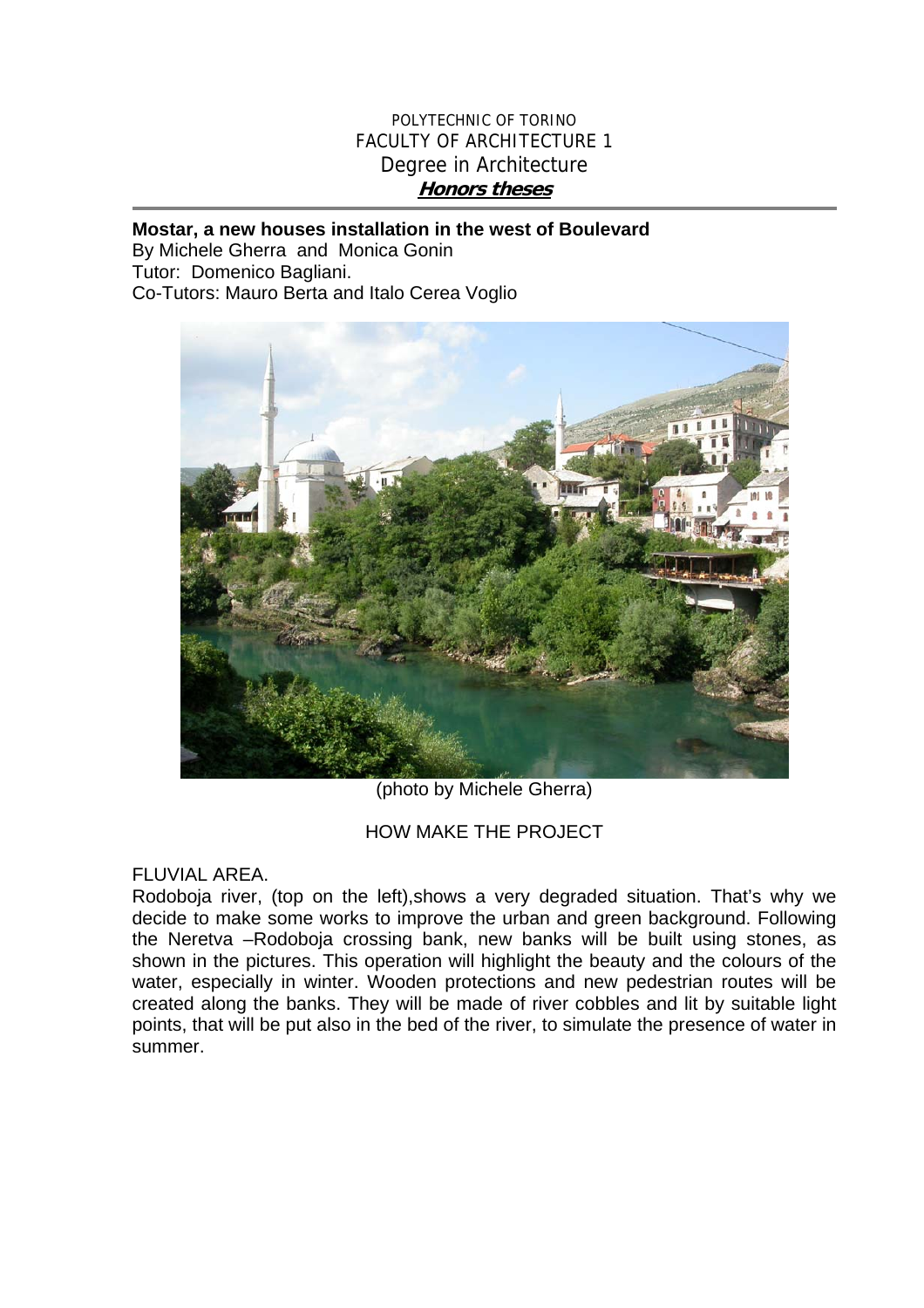

*Prospect (model). ( photo by Michele Gherra)* 

# FOOD WAY AND URBAN GREEN..

The arrangement of the pedestrian routes will be strongly inspired by the works in Stari Grad, i.e. the muslim area. The reason of this choice is the use of local materials, such as wood and stones, and its biothechnological character. We would like to create suggestive ways with stone wall around, which not only have an aesthetical and structural function, but also delimit green areas. These pictures show some examples and the visual effect is guaranteed. So we will use these techniques also for the entrances to private houses, marked by evergreen trees and ornamental plants to create a serene and equilibrated atmosphere.



*New urban systemation. (photo by Michele Gherra)*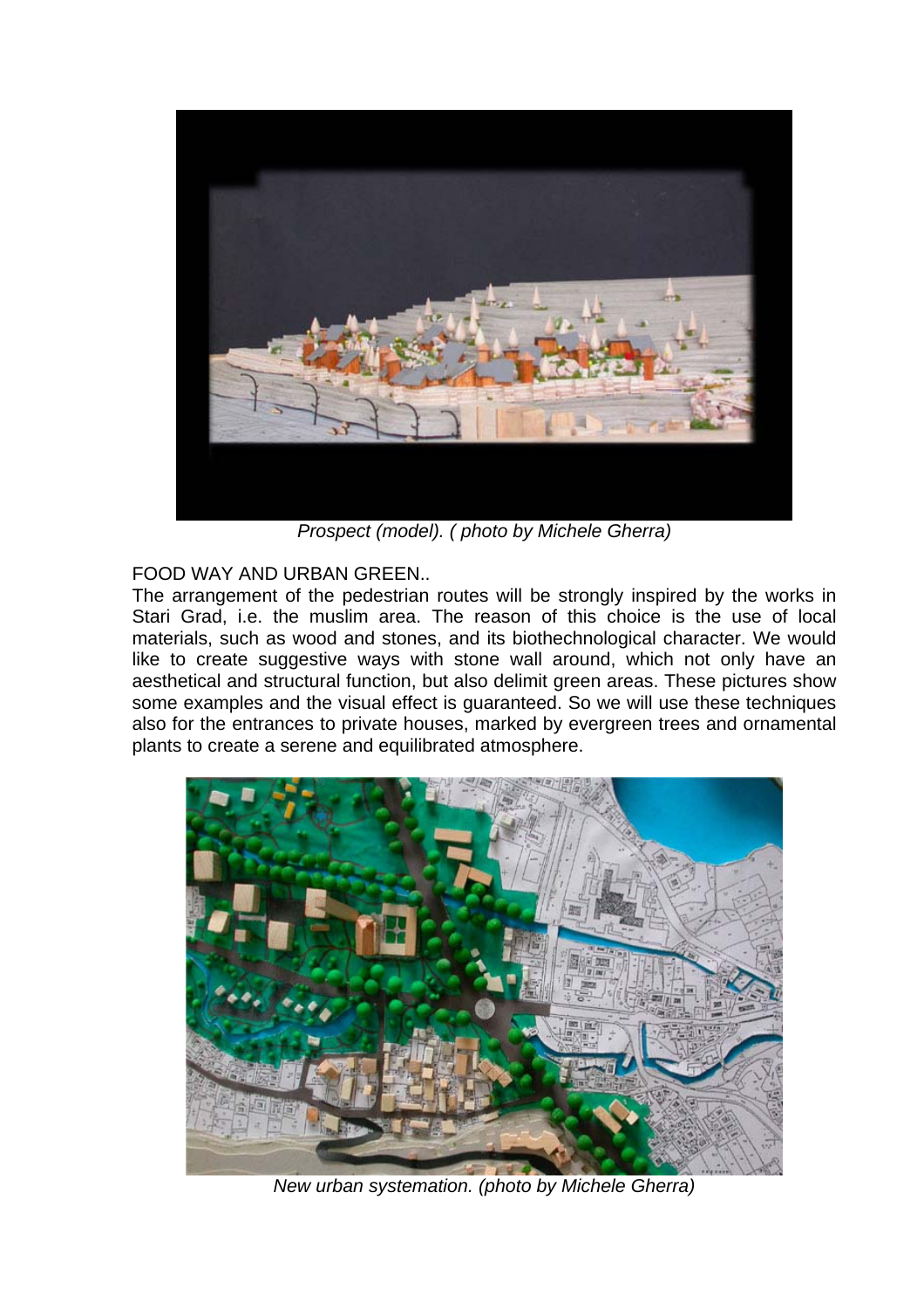### ABOUT ILLUMINATION

The illumination will be assured by light points, with the typical arabesque design, integrated in suitable urban fittings, fountains, dustbins, benches, which will assure a pleasant ambiance. These rules will also apply to the rivers on the hill and to the different works concerning the new installation.

#### STREETS PAVING

Little Boulevard pavement crossing our new installation will be made in beaten earth (about 30 cm thick), with little river stones inside, or in prefabricated plates, with the same features, put on a prepared concrete floor. Another way could be using stones cubes, putted on a sand layer.

For light points and urban fittings , the same ideas explained above will be adopted. Horizontal and vertical signals will show the right directions and way instructions. T's important to point out that, at the beginning, the boulevard will connect the existing road network of the city through two junctions. The first one will be obtained from a series of curves that will connect the Boulevard to a inner street in front of the Franciscan monastery and will be easy to make because of the natural slope of the hill, without great differences of level. The natural background of the hill start, after a series of curves necessary not to destroy the natural background of the hill, which has already been strongly harmed by the civil war.

Evergreen trees will be planted to camouflage the boulevard and consolidate the ground of the hill after the excavation. The boulevard will have lights, a good system to let the rainwater run off ( the rainwater will be recycled using big concrete basins from which the water will reach the fountains) and other elements necessary to make the crossing with the main boulevard safe, even if the traffic is very heavy.

### DECORATION FOR EXTERNAL WALLS

Stone materials will also be used for the decoration of external walls of the houses and the towers. The final result will be a different kind of decoration : every user will choose the colour (white, yellow, orange, red-orange),and whether he wants to paint every wall or only the first floor or the second one. The windows and the door will be framed (see the picture) and this will give dynamic image of the walls. Alternating geometrical elements and colour will brighten up everything, giving a new feeling of freedom from the past ghosts of the war, and unfortunately are still present in the streets of the city.

### ROOFS

The pictures show the result that we are looking for. The use of stone plates for roof , is a good way to use local materials, also because some types of stones are typical of this area. The laying can be made in two different ways: by putting one stone plate on another or by putting the plates side after making a suitable wooden layer with an isolating material to obtain an homogeneous surface.

Documents: little description of the project: in the ground-plan there are car park, (we excavate the slope of the hill) a commercial area ( with a semicircular structure)and also a series of lodging with private garden. If you want go to the first floor, you can use stairs, that will be inside tower structure. The first floor will be characterized by the presence of a commercial area (the same semicircular structure of the ground floor) and some single houses. There is a central road, that will connect the new installation with the big boulevard and the rest of the city.